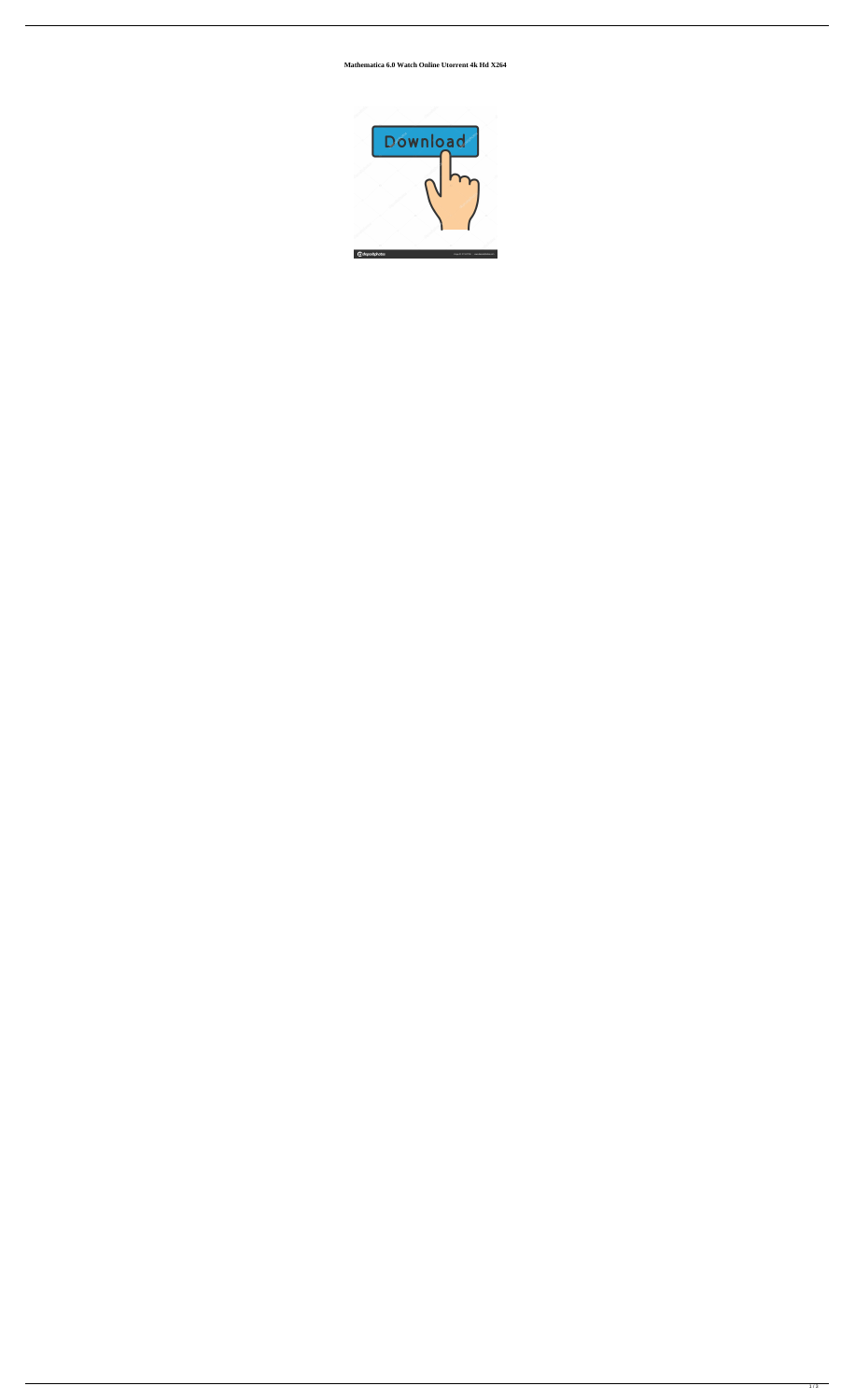Raymond Hamilton, a computer scientist who had worked at Bell Laboratories since the early 1960s, believed in the power of the idea of an electronic computer. He and other Bell employees spent more than 20 years working on machines were completed in the late 1970s. The Lisp machine was a small piece of equipment, typically two or three feet high and weighing a few pounds, that was designed to run only one particular kind of software—Lisp pro Lisp machine was made operational, Hamilton, along with other researchers at Bell Labs, used the machine to teach themselves Lisp and begin to see the potential of the new programming language. As a result, the once-outlan English company that had developed the LMI Lisp Machine, which was delivered in 1981. During the 1980s, almost every computer used the 8-bit microprocessor 8086. The first Lisp machines ran on this processor and were based McCarthy. In 1980, Raymond Hestenes designed an experimental Lisp machine named the Lisp Machine Interface (LMI), based on the Unix operating system. The United States Department of Defense bought a Lisp machine, the Symbo first commercial Lisp systems were introduced by Symbolics, Lisp Machines, and others. Lisp-1 was a Symbolics Lisp machine developed for Bell Labs. Lisp-2 was a Symbolics Lisp machine developed for Bell Labs. Lisp-3 was an Lisp-3C was an LMI Lisp machine developed for Bell Labs. The LMI Lisp machine was developed from the Dandelion computer at the MIT by John McCarthy and others. The Lisp machine is often called the Lisp-1, as the Lisp-1 was